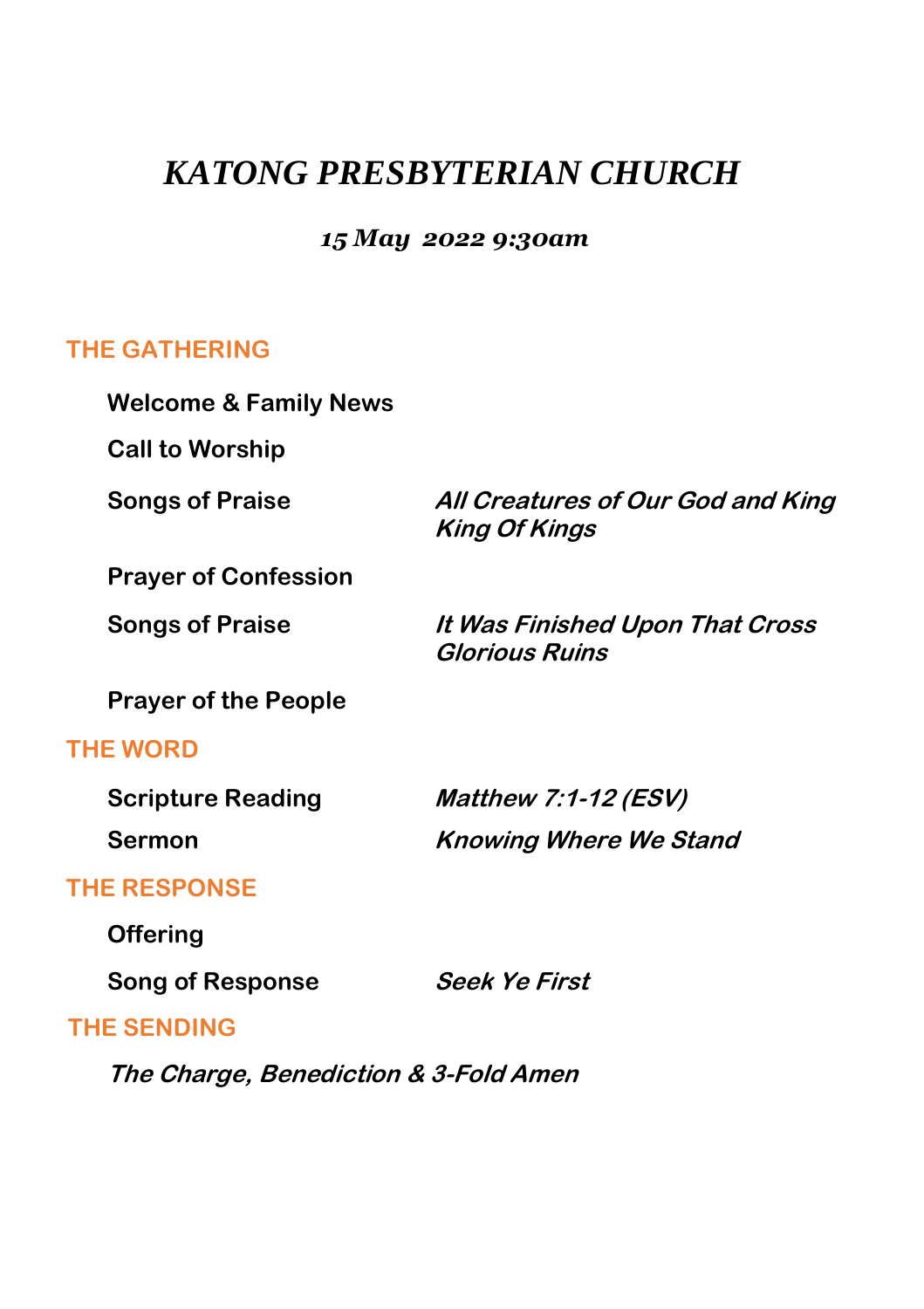# **FAMILY NEWS**

# **Welcome back to KPC's on-site English Services!**

We welcome as many as possible to return to KPC to worship God together onsite **each Sunday** at the chapel.

Those who prefer to **attend our services online at home** can still do so via the YouTube link to be sent out every Saturday.

## **Van Transportation**

Van transportation **to and from Eunos MRT.** Transport timings are as follows: Eunos MRT to KPC: **9am & 9.15am.** KPC to Eunos MRT: **11am & 11.15am.**

### **Church Conference 2022**

Salt and Light Conference: Integrating the Mission of God to the Mundaneness of Work\* \*Work refers to our daily vocation

Note: Childcare arrangement is available for selected sessions

Date: 17-19 June Fees: Nil Registration and Details: <http://www.bit.ly/khpcconf2022>

### **SAF (Senior Adult Fellowship)**

SAF has started meeting on-site in church (no more zoom). Come join us and enjoy the songs, fellowship and meeting physically at the **KPC Chapel** every **Friday from 10.30 am – 12.00 noon.**

We will also be providing transport from the Kembangan MRT and the usual pick-up points like before.

If you require transport or have any other questions, please contact: *Sis Mary Lam @ 9782 6304 or Ps Daniel Ong @ 9737 2535.* **PLEASE REGISTER FOR THE MEETING IF YOU ARE COMING! THANKS.**

### **After Sermon Chat (ASC)**

The ASC begins 10 min after the service ends. Please use the link that was sent out yesterday. Come and learn from each other as we journey through the Gospel of Matthew. Come with questions, come with a learning heart! See you later.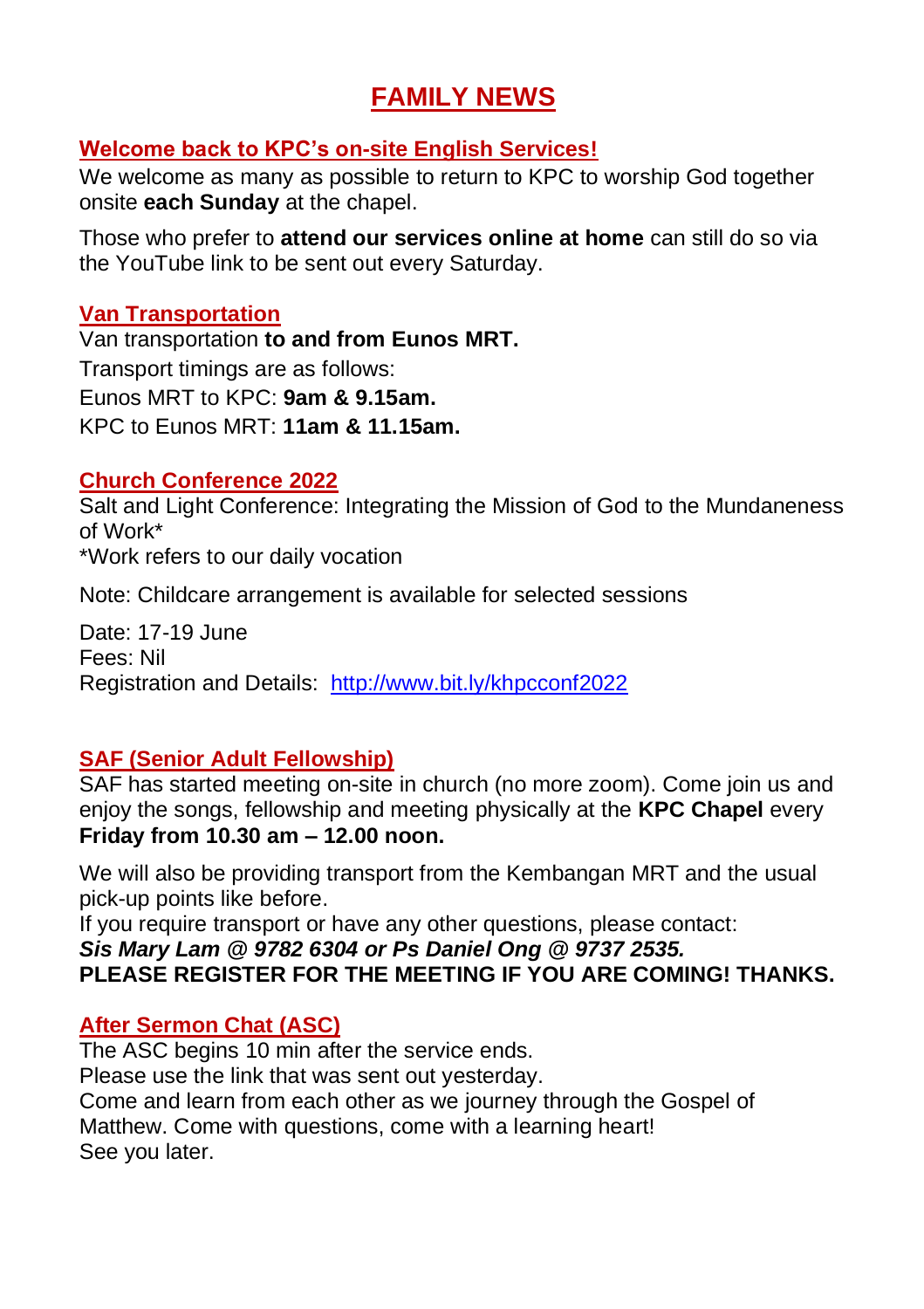# **Bible Studies**

### **1. CBSI**

### **The Divided Kingdom and the Minor Prophets Date: Fridays at 8pm (25 Feb to 4 Nov 2022)**

1 & 2 Kings teach personal and institutional faithfulness to God. Interspersed among the stories of the kings are the messages communicated from God through the minor prophets: warnings of judgment, yet hope for a restoration of a godly kingdom. Despite Israel's determination to rebel, the Lord's faithfulness and love never ceases.

If you are interested to join this study series, you can contact *Sis Jessie Tan @ 9621 4545, Eld David Soon @ 9277 2332 or Ps Lay Nah @ 9754 9802.*

# **2. SLBS (Sermon Linked Bible Study)**

Come and be part of a dynamic group of believers who meet weekly to learn about God and His Word and to grow together in fellowship. We have started on the **Gospel of Matthew** so come and join us. We have groups meeting on Thursdays at 8pm, Sundays (sometime after the church service) and a couples' group meeting on Saturdays at 7.30pm. To join us, please contact: *Sis Mary Lam @ 9782 6304 or Ps Daniel Ong @ 9737 2535.*

# **3. Young Adults**

Following the church pulpit series, the Young Adults are studying **the Gospel of Matthew** this season. Contact *Ps Yaoqi @ 8113 1908* for enquiries.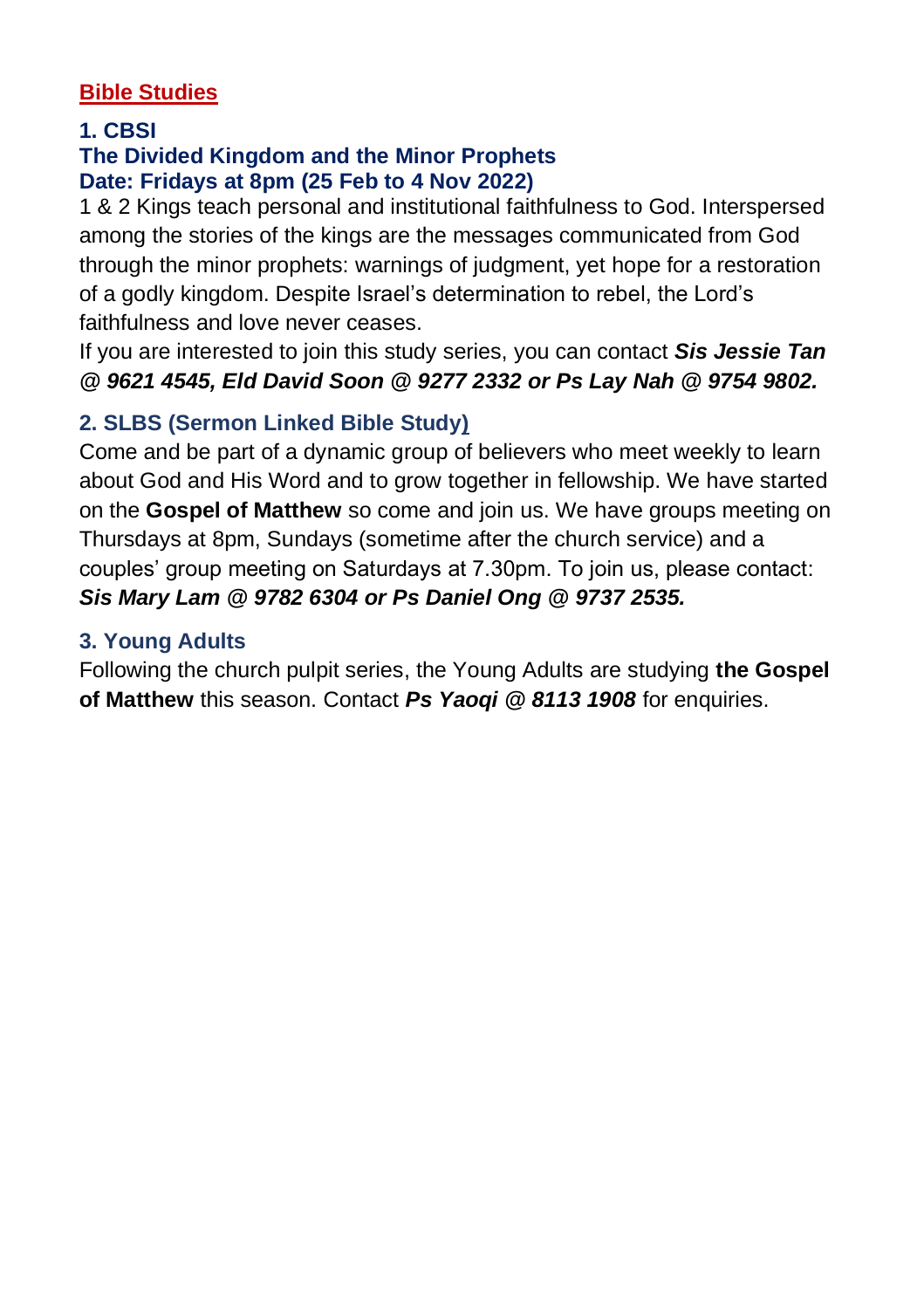# **Knowing Where We Stand**

*Matthew 7:1-12 (ESV)*

**Big Idea:** Let's be human to others rather than trying to play God

Introduction

**7:1-6 Be Gracious in Our Relationship With Others**

**7:7-11 God is Gracious in His Relationship With Us**

# **7:12 Application**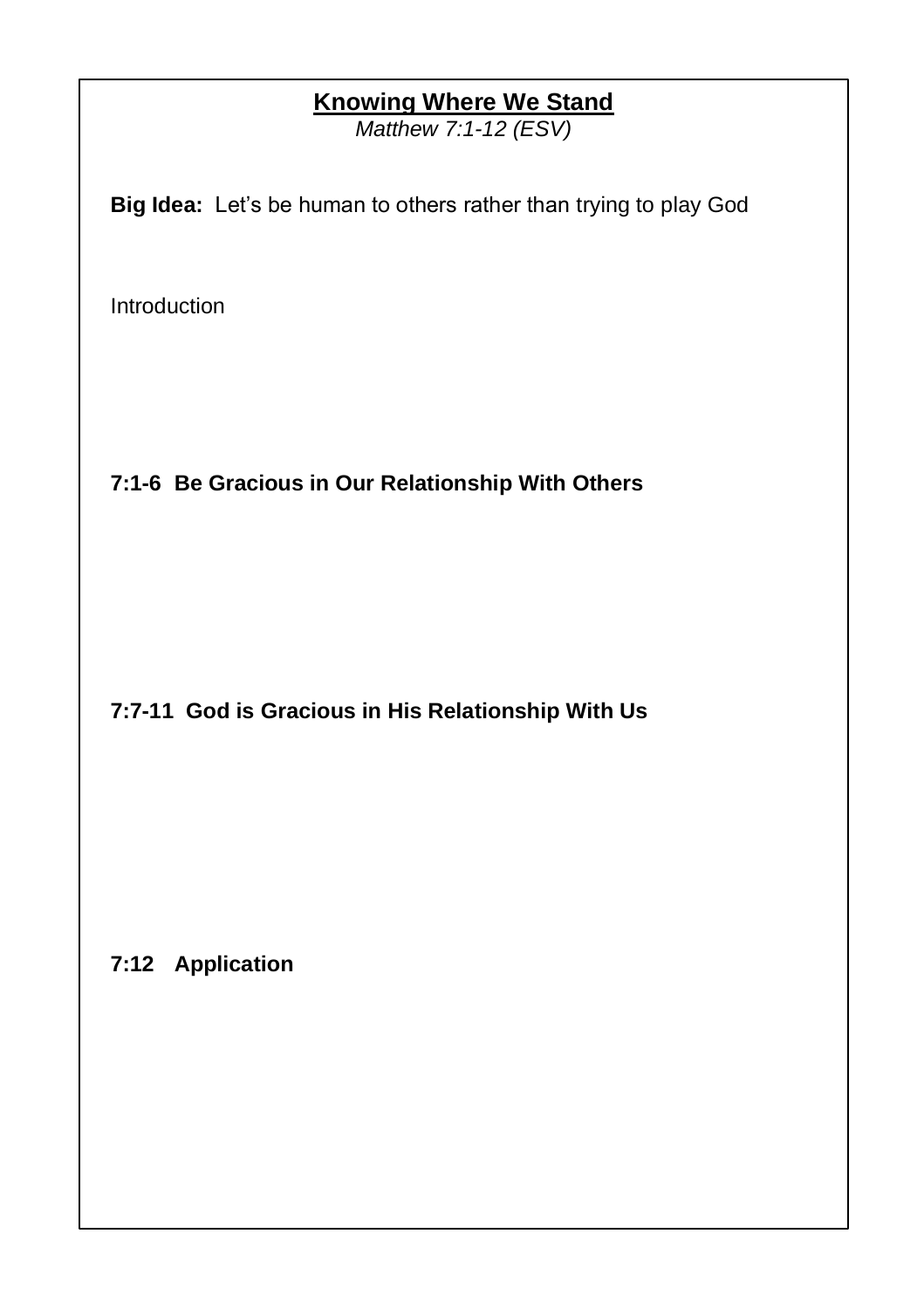| <b>SUNDAY SERVICES</b>                 |             |  |
|----------------------------------------|-------------|--|
| English                                | 09:30am     |  |
| Mandarin                               | 10:30am     |  |
| Youth (Secondary to Tertiary Students) | 11:30am     |  |
| Sunday School (02-12 yrs)              | 09:30am     |  |
| <b>OTHER MEETINGS</b>                  |             |  |
| Senior Adult Fellowship                | Fri 10:30am |  |







#### Corporate Pay Now QR Code. **KPC DBS 004-020956-7**

For cheque donation, pay to **Katong Presbyterian Church**





# **Katong Presbyterian Church.**

42 Joo Chiat Lane, Singapore 428102 Tel: 6345 1331.



[katong@kpchurch.org.sg.](mailto:katong@kpchurch.org.sg) [www.kpchurch.org.sg.](http://www.kpchurch.org.sg/) Facebook

# **PASTORAL TEAM**

| Rev Lam Kuo Yung   | 9389 1474 (H/p) | 63451331 ext. 117 (O) kuoyung@kpchurch.org.sg   |
|--------------------|-----------------|-------------------------------------------------|
| Rev Rodney Hui     | 9639 3974 (H/p) | rodney.hui@gmail.com                            |
| Rev Daniel Ong     | 9737 2535 (H/p) | 63451331 ext. 116 (O) danielong@kpchurch.org.sg |
| Rev Ron Tan        | 9786 1099 (H/p) | 6345 1331 ext.115 (O) rontan@kpchurch.org.sg    |
| Rev Mike Yu        | 9644 6824 (H/p) | 63451331 ext. 114 (O) mikeyu@kpchurch.org.sg    |
| Pastor Ong Lay Nah | 9754 9802 (H/p) | 63451331 ext. 121 (O) laynah@kpchurch.org.sg    |
| Pastor Lim Yao Qi  | 8113 1908 (H/p) | 63451331 ext. 122 (O) yaoqi@kpchurch.org.sg     |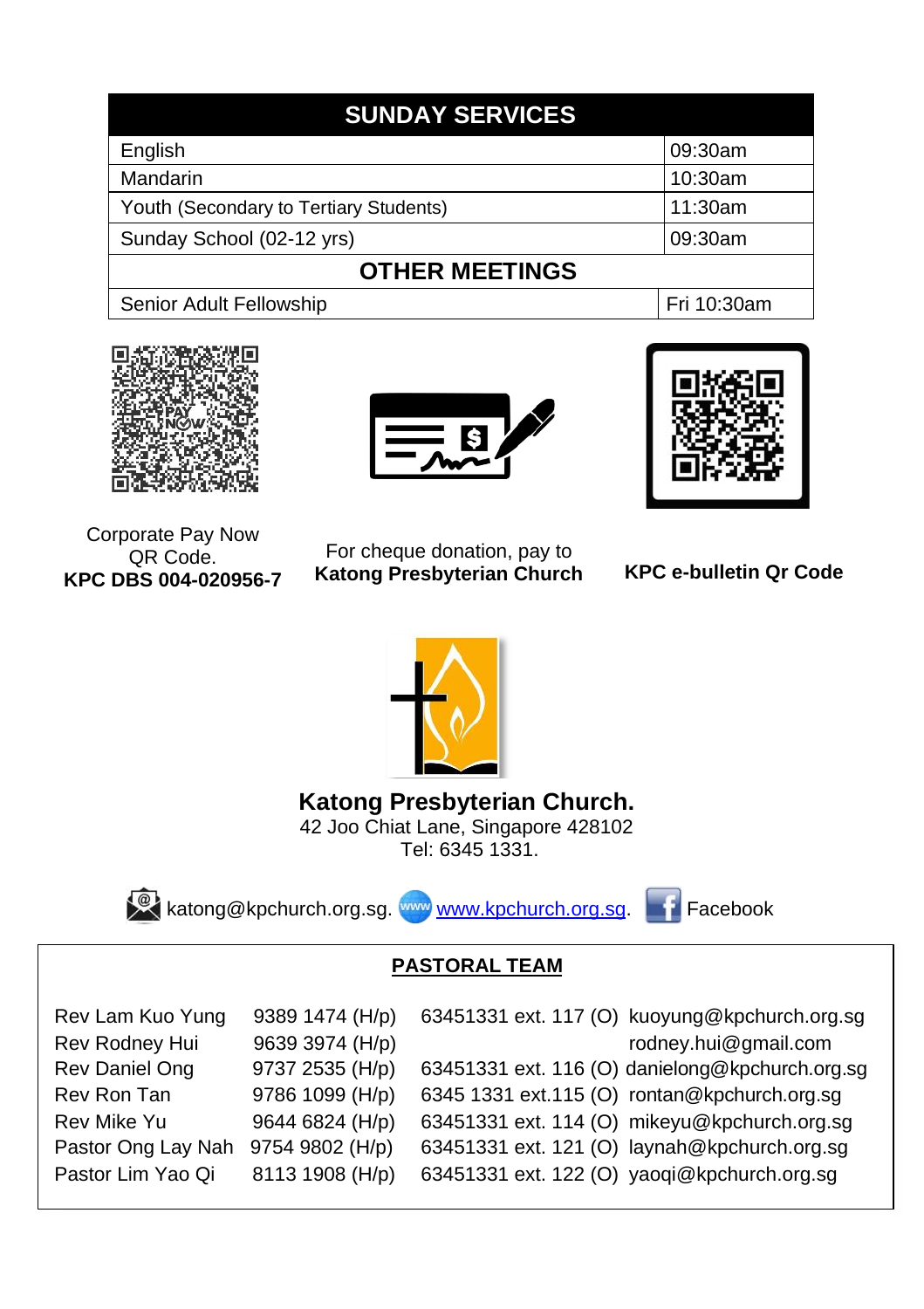# **All Creatures of Our God and King**

*Verse 1*

All creatures of our God and King Lift up your voice and with us sing Oh praise Him Alleluia

Thou burning sun with golden beam Thou silver moon with softer gleam Oh praise Him Oh praise Him Alleluia alleluia alleluia

# *Verse 2*

Let all things their Creator bless And worship Him in humbleness Oh praise Him Alleluia Praise praise the Father praise the Son And praise the Spirit Three-in-One Oh praise Him Oh praise Him Alleluia alleluia alleluia

# *Verse 3*

All the redeemed washed by His blood

Come and rejoice in His great love Oh praise Him Alleluia

Christ has defeated every sin Cast all your burdens now on Him Oh praise Him Oh praise Him Alleluia alleluia alleluia

# *Verse 4*

He shall return in pow'r to reign Heaven and earth will join to say Oh praise Him Alleluia Then who shall fall on bended knee All creatures of our God and King Oh praise Him Oh praise Him Alleluia alleluia alleluia

# **King Of Kings**

### *Verse 1*

In the darkness we were waiting Without hope without light Till from Heaven You came running There was mercy in Your eyes

To fulfil the law and prophets To a virgin came the Word From a throne of endless glory To a cradle in the dirt

# *Chorus*

Praise the Father Praise the Son Praise the Spirit three in one God of Glory **Majesty** Praise forever to the King of kings

# *Verse 2*

To reveal the kingdom coming And to reconcile the lost To redeem the whole creation You did not despise the cross

For even in Your suffering You saw to the other side Knowing this was our salvation Jesus for our sake You died

### *Chorus*

Praise the Father Praise the Son Praise the Spirit three in one God of Glory Majesty Praise forever to the King of kings

*Verse 3* And the morning that You rose All of heaven held its breath Till that stone was moved for good For the Lamb had conquered death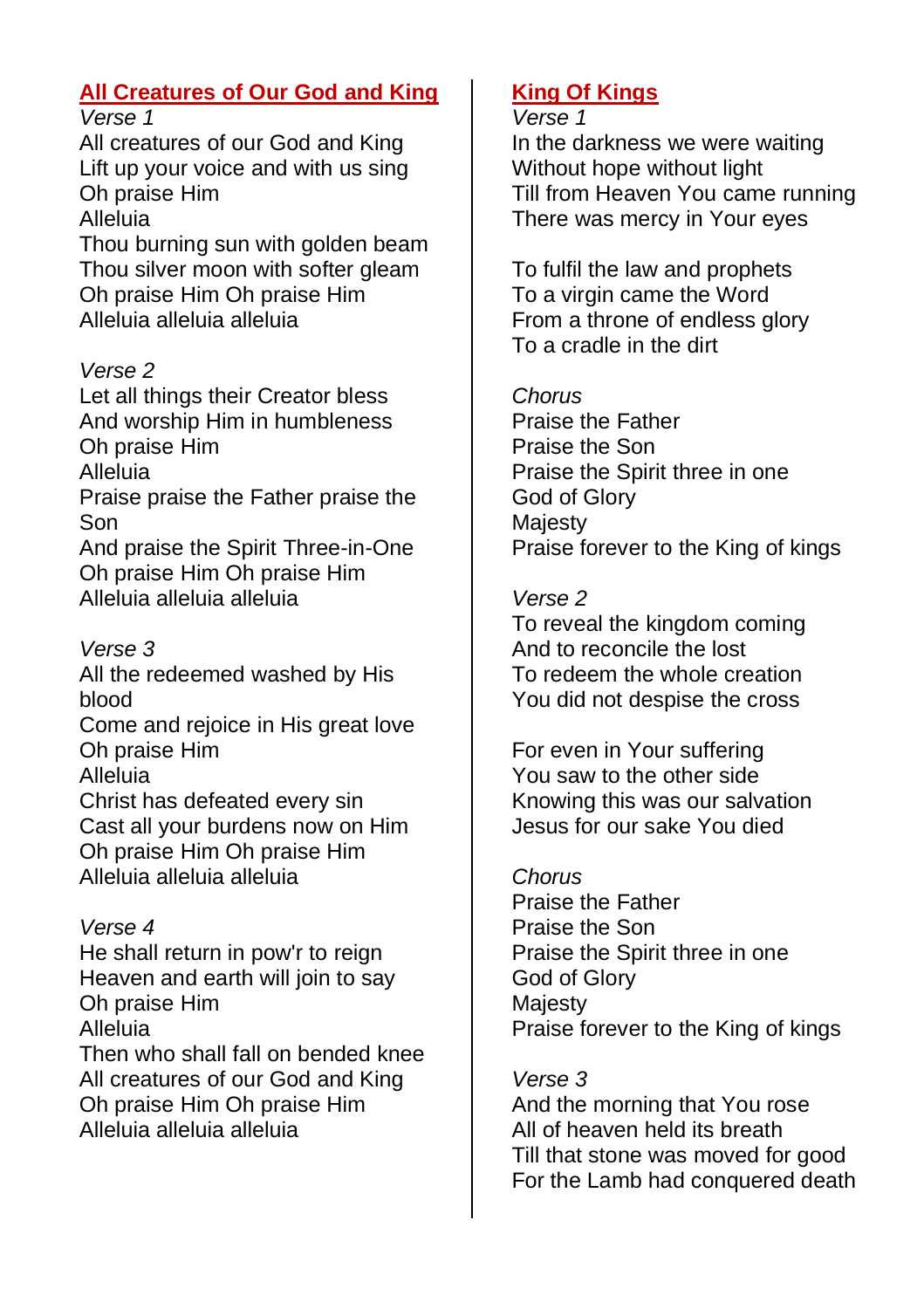And the dead rose from their tombs And the angels stood in awe For the souls of all who'd come To the Father are restored

#### *Verse 4*

And the Church of Christ was born Then the Spirit lit the flame Now this Gospel truth of old Shall not kneel shall not faint

By His blood and in His Name In His freedom I am free For the love of Jesus Christ Who has resurrected me

### *Chorus*

Praise the Father Praise the Son Praise the Spirit three in one God of Glory **Maiesty** Praise forever to the King of kings Praise forever to the King of kings

### **It Was Finished Upon That Cross**

*Verse 1*

How I love the voice of Jesus On the Cross of Calvary He declares his work is finished He has spoken this hope to me Though the sun had ceased its shining

Though the war appeared as lost Christ had triumphed over evil It was finished upon that Cross

### *Verse 2*

Now the curse it has been broken Jesus paid the price for me Full the pardon He has offered Great the welcome that I receive Boldly I approach my Father Clothed in Jesus' righteousness

There is no more quilt to carry It was finished upon that Cross

#### *Verse 3*

Death was once my great opponent Fear once had a hold on me But the Son who died to save us Rose that we would be free indeed

#### Verse 4

Death was once my great opponent Fear once had a hold on me But the Son who died to save us Rose that we would be free indeed Yes He rose that we would be free indeed

Free from ev'ry plan of darkness Free to live and free to love Death is dead and Christ is risen It was finished upon that Cross

#### *Ending*

Onward to eternal glory To my Saviour and my God I rejoice in Jesus' victory It was finished upon that Cross It was finished upon that Cross It was finished upon that Cross

### **Glorious Ruins**

*Verse 1* When the mountains fall, and the tempest roars You are with me When creation folds Still my soul will soar on Your mercy

#### *Pre-Chorus*

I'll walk through the fire with my head lifted high And my spirit revived in Your story And I'll look to the cross as my failure is lost In the light of Your glorious grace